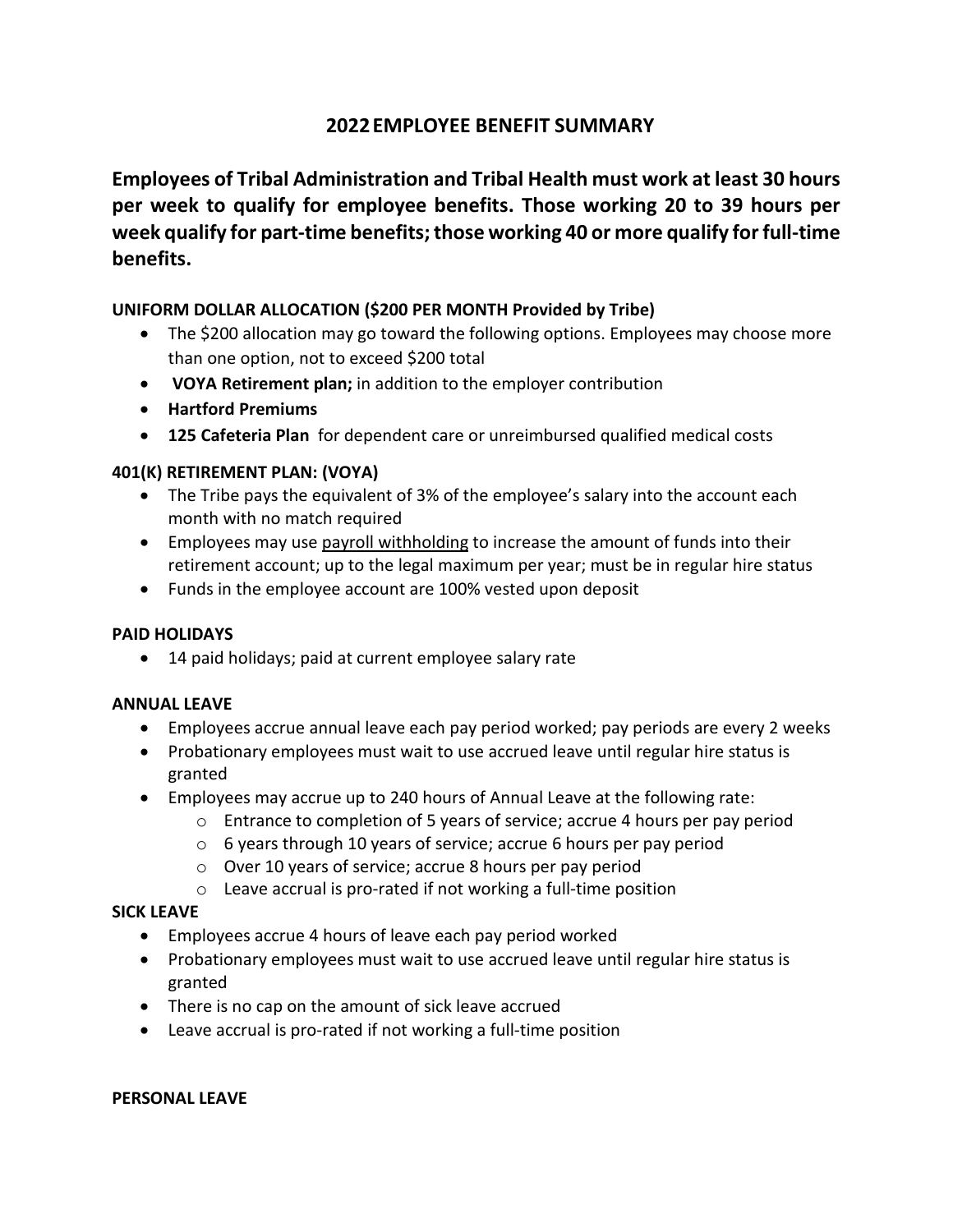- At the start of each calendar year, employees receive 16 hours of personal leave to be used during that year; unused hours will not roll over
- Probationary and Regular hires status employees may use personal leave
- The amount of Personal Leave granted new hires is pro-rated to their start date in the first year of hire
- Leave is pro-rated if not working a full-time position

#### **PAID BEREAVEMENT LEAVE**

- 5 paid days for immediate family
- 1-3 paid days for others
- Probationary and Regular hires status employees may use bereavement leave

### **MEDICAL/PRESCRIPTION COVERAGE**: **HMA WITH REGENCE NETWORK**

- HMA PPO Health Plan; deductible is \$1,000 person/\$3,000 family for in network
- HMA PPO Health Plan; deductible is \$1,500 person/\$4,500 family for out of network
- The Klamath Tribes pay 100% of cost for employee; full and part time (\$978.37)
- The Klamath Tribes pay 75% of cost for dependents of full time employees
	- o Employee cost per month to cover children = **\$192.50/\$96.00 per pay check**
	- o Employee cost per month to cover spouse = **\$269.50/\$134.75 per pay check**
	- o Employee cost per month to cover family = **\$462.00/\$231 per pay check**

#### **DENTAL COVERAGE: AMERITA**

- The Klamath Tribes pay 100% of cost for employee and dependents; full and part time
- Orthodontia coverage up to \$2000 per person

### **VISION COVERAGE**: **EQUITABLE**

- The Klamath Tribes pay 100% of cost for employee and dependents; full and part time
- May get eye exam and contacts and lenses every 12 months; frames every 24 months

**LIFE INSURANCE: THE HARTFORD** Employees must be working at least 30 hours per week to qualify for life insurance

- The Klamath Tribes pay for \$50,000 of **BASIC LIFE & ACCIENTAL DEATH** insurance for employee; Life insurance for spouse \$2000; life insurance for children \$2000
	- $\circ$  After age 65 the benefit will drop to 65% of value; effective start of the next calendar year after reaching 65
	- o After age 70 the benefit will drop to 50% of value; effective start of the next calendar year after reaching 75
- Employees may buy **SUPPLEMENTAL LIFE** insurance up to \$300,000 (in \$10K increments); not to exceed 5X employee's annual earnings
	- o HARTFORD must approve any amount over \$150,000: **requires** completing of Evidence of Insurability form (EOI) **and** HARTFORD approval after review of form